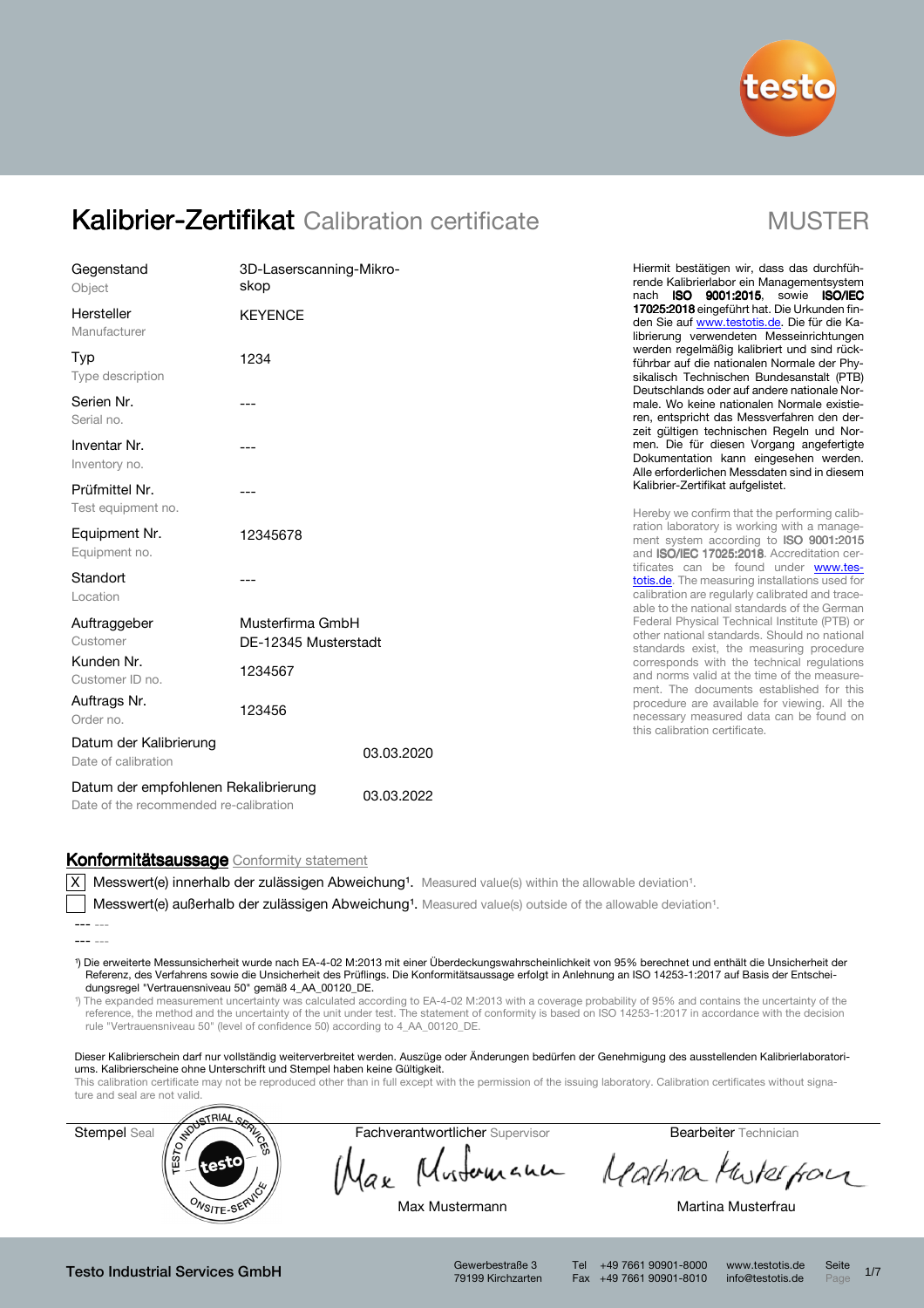

### **Messeinrichtungen** Measuring equipment

| Referenz                                                                      | Rückführung         | Rekal.    | Zertifikat-Nr.  | Ea.-Nr.  |
|-------------------------------------------------------------------------------|---------------------|-----------|-----------------|----------|
| Reference                                                                     | <b>Traceability</b> | Next cal. | Certificate-no. | Ea.-no.  |
| Tiefeneinstellnormal - Referenznormal VK depth meas, standard - ref. gauge VK | PTB 2017-05         | 2020-05   | 2344767         | 12608593 |
| Geometrienormal RNDX 2 ---                                                    | PTB 2018-05         | 2023-05   | 2784658         | 13321326 |
| Glasmaßstab OP-87426 - VHX Glas scale OP-87426 - VHX                          | 12037-01-00 2016-08 | 2021-08   | 2072565         | 12608581 |

Referenzzertifikate sind auf www.primasonline.com abrufbar Reference certificates are available at www.primasonline.com

### **Umgebungsbedingungen** Ambient conditions

| <b>Temperatur</b> Temperature | 21.8 $\degree$ C |
|-------------------------------|------------------|
|                               |                  |

### **Messverfahren** Measuring procedure

Die Kalibrierung erfolgt durch Vergleichsmessung mit der Keyence Software.

The calibration takes place according measurement by comparing with the Keyence software.

### Vertikale Richtung

vertical direction







Feuchte Humidity 53,6 % rF % RH

### **Tabelle**

| Rille<br>$T \mu m$ |      |             | $B \mu m$ |
|--------------------|------|-------------|-----------|
| 1                  | 0,24 | $3.4^\circ$ | 100       |
| $\overline{2}$     | 0,75 | $3,4^\circ$ | 100       |
| 3                  | 2,4  | $3.4^\circ$ | 100       |
| 4                  | 7,5  | $3.4^\circ$ | 150       |
| 5                  | 24   | $36^\circ$  | 200       |
| 6                  | 75   | $36^\circ$  | 200       |

T: Nominaltiefe (µm)

- $\alpha$ : Flankenwinkel
- B: Rillengrundbreite (µm)

U: Unsicherheit (µm)

## Horizontale Richtung

| horizontal direction |  |
|----------------------|--|
|                      |  |

| Skala B<br>Scale B |   |   |   |   |   |    |   |              |    |   |                    |                                    |
|--------------------|---|---|---|---|---|----|---|--------------|----|---|--------------------|------------------------------------|
| H<br>Ю             | L | E | L | E | L | L  | H | B            | Ľ  | B |                    | œ                                  |
| <b>DD</b>          | 8 | 8 | U | U | ۸ | IJ | 8 | 8            | Н  |   |                    | <b>GI CII</b>                      |
| D D D              |   | B | U | U | U | U  | B | B            |    |   | ---                |                                    |
| <b>DDDD</b>        |   |   | 8 | B | B | B  | B |              | œ. |   |                    | <b>a a a</b>                       |
| ๛๛๛๛๛              |   |   |   | B | E | C  |   | <b>TALK</b>  |    |   |                    | CD 400 400 400                     |
| ை உகை              |   |   |   |   |   |    |   |              |    |   | <b>COMPARATION</b> |                                    |
|                    |   |   |   |   |   |    |   |              |    |   |                    |                                    |
|                    |   |   |   |   |   |    |   |              |    |   |                    |                                    |
| ๛๛๛๛๛              |   |   |   |   |   |    |   | n Bir        |    |   |                    | <b>COD COD COD</b>                 |
| ๛๛๛๛๛              |   |   |   |   | Ľ | H  |   | $\mathbf{r}$ | c  |   |                    | a a a                              |
| ๛๛๛๛               |   |   | g | Ĥ | Ĥ | ß  | B |              | œ. |   |                    | $\mathbf{u} \mathbf{u} \mathbf{u}$ |
| <b>DDD</b>         |   | g | Ĥ | Ø | g | ß  | g | B            |    |   |                    | <b>CE CE</b>                       |
| <b>B</b>           | H | П | Ĥ | П | F | Ĥ  | Ĥ | F            |    |   |                    | <b>CE CE</b>                       |

| Skala C |  |
|---------|--|
|---------|--|

| Scale C                                     |  |  |                           |  |  |  |  |  |  |  |                                   |                                                        |
|---------------------------------------------|--|--|---------------------------|--|--|--|--|--|--|--|-----------------------------------|--------------------------------------------------------|
|                                             |  |  | $9.52500$ 528 529 529 629 |  |  |  |  |  |  |  |                                   | <b>ON OR OR 450 ON CSI CSI</b>                         |
| $\omega \omega \omega \omega \omega \omega$ |  |  |                           |  |  |  |  |  |  |  | <b>00 00 00 00 00 00 00 00 00</b> |                                                        |
| 53 53 53 53 53 53 53 53 53                  |  |  |                           |  |  |  |  |  |  |  | CE 40 00 00 00 00 40 00 CE 40     |                                                        |
| 50 50 50 50 50 50 50 50 50 50               |  |  |                           |  |  |  |  |  |  |  |                                   | 450 CO 400 GD 400 CD 450 GD 450 CD 450 CD              |
| 53 53 53 53 53 53 53 53 53 53 53 53         |  |  |                           |  |  |  |  |  |  |  |                                   | <b>480 450 CSI 460 GSI 470 470 470 470 470 470 470</b> |
|                                             |  |  |                           |  |  |  |  |  |  |  |                                   |                                                        |
| 50 50 50 50 50 50 50 50 50 50 50 50         |  |  |                           |  |  |  |  |  |  |  |                                   |                                                        |
| 50 50 50 50 50 50 50 50 50 50               |  |  |                           |  |  |  |  |  |  |  |                                   | .                                                      |
| 50 50 50 50 50 50 50 50 50                  |  |  |                           |  |  |  |  |  |  |  |                                   | <b>00 40 60 60 40 40 60 60 40</b>                      |
| $\omega \omega \omega \omega \omega \omega$ |  |  |                           |  |  |  |  |  |  |  |                                   | <b>@@@@@@@@</b>                                        |
| 53 53 53 53 53 53 53 50                     |  |  |                           |  |  |  |  |  |  |  |                                   | <b>00 30 40 40 60 50 40</b>                            |

Tel +49 7661 90901-8000 www.testotis.de Seite 2/7<br>Fax +49 7661 90901-8010 info@testotis.de Page 2/7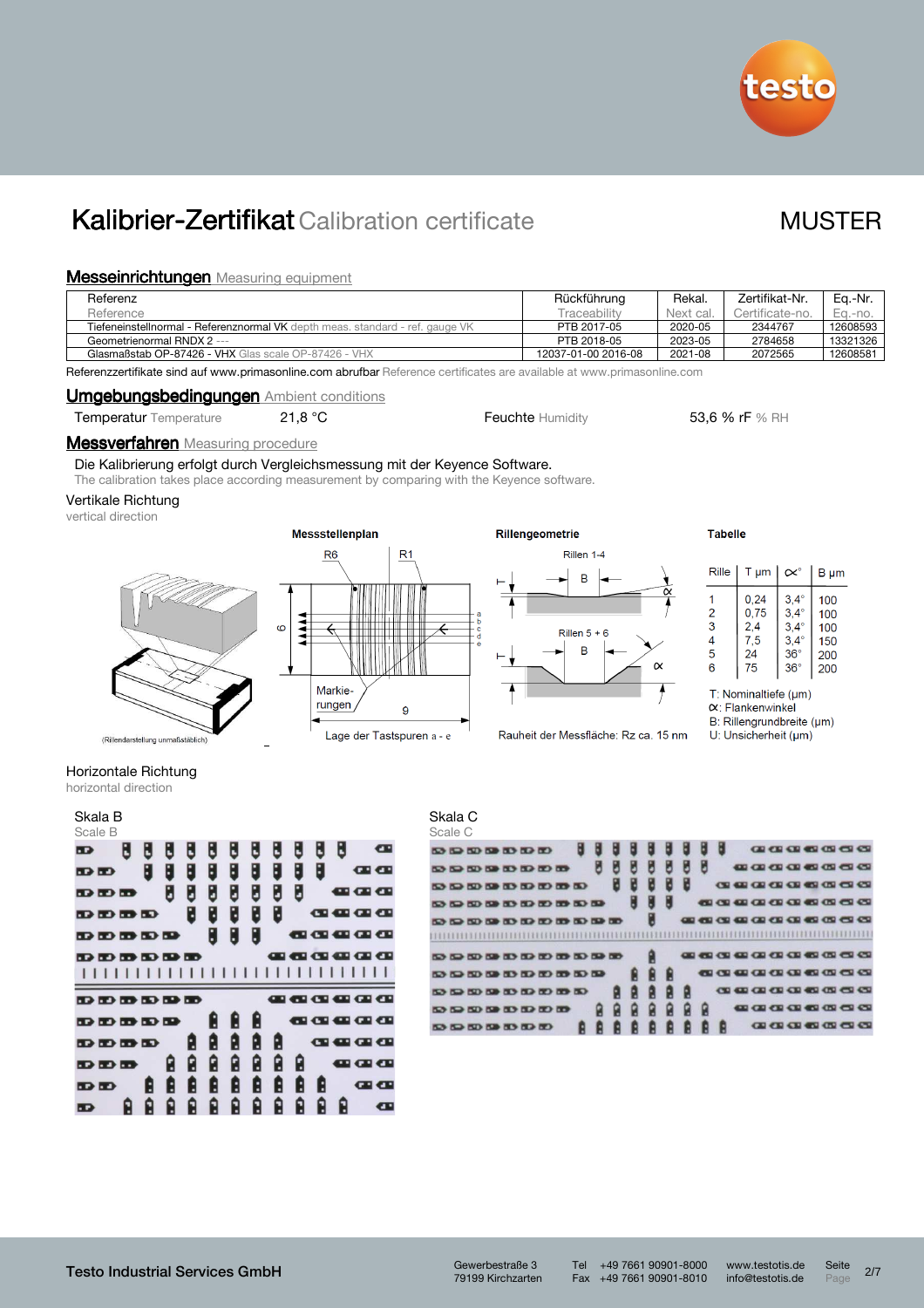

### Ort der Kalibrierung Location of calibration

Werk Kronberg, Feinmessraum

### **Messunsicherheit** Measurement uncertainty

 $U = 2 \mu m$ 

### Vorbereitende Prüfungen und Tätigkeiten Preparing examinations and activities

| Sichtprüfung: | In Ordnung | Funktionsprüfung:       | In Ordnung |
|---------------|------------|-------------------------|------------|
| Visual Check  | In order   | <b>Functional Check</b> | In order   |
|               | ---<br>--- |                         |            |

### **Messergebnisse** Measuring results

| Vertikale Richtung - Vergrößerung 10x<br>vertical direction - magnification 10x   |                | Serien Nr. MUL00101<br>Serial no. |          |          |           |          |  |  |  |
|-----------------------------------------------------------------------------------|----------------|-----------------------------------|----------|----------|-----------|----------|--|--|--|
| Ifd. Nr.                                                                          | 0,24           | 0,75                              | 2,40     | 7,50     | 24,00     | 75,00    |  |  |  |
| seq. no.                                                                          | um             | μm                                | μm       | μm       | <b>um</b> | μm       |  |  |  |
| $\mathbf{1}$                                                                      | $\overline{a}$ | $\overline{a}$                    | 2,042    | 6,891    | 22,835    | 73,583   |  |  |  |
| $\overline{c}$                                                                    | ---            | ---                               | 2,084    | 6,825    | 22,881    | 73,508   |  |  |  |
| 3                                                                                 |                |                                   | 2,016    | 6,799    | 22,863    | 73,649   |  |  |  |
| $\overline{\mathcal{L}}$                                                          |                |                                   | 2,044    | 6,816    | 22,841    | 73,720   |  |  |  |
| 5                                                                                 |                |                                   | 2,051    | 6,837    | 22,830    | 73,500   |  |  |  |
| Max<br>Max                                                                        | ---            | ---                               | 2,084    | 6,891    | 22,881    | 73,720   |  |  |  |
| Min<br>Min                                                                        | ---            | ---                               | 2,016    | 6,799    | 22,830    | 73,500   |  |  |  |
| $Max - Min$<br>$Max - Min$                                                        | ---            | ---                               | 0,068    | 0,092    | 0,051     | 0,220    |  |  |  |
| Mittelwert<br>average                                                             | ---            | ---                               | 2,047    | 6,834    | 22,850    | 73,592   |  |  |  |
| Standardabweichungo<br>Standard deviation $\sigma$                                | ---            | ---                               | 0,022    | 0,031    | 0,019     | 0,084    |  |  |  |
| Bezugswert<br>Reference value                                                     | 0,240          | 0,750                             | 2,400    | 7,500    | 24,000    | 75,000   |  |  |  |
| Abw der Referenz<br>Dev. according to cert.                                       | 0,001          | 0,001                             | 0,002    | $-0,003$ | $-0,007$  | 0,250    |  |  |  |
| Korrigiertes Soll-Maß<br>Corrected nominal size                                   | 0,241          | 0,751                             | 2,402    | 7,497    | 23,993    | 75,250   |  |  |  |
| Mittelwert<br>Average                                                             | ---            | ---                               | 2,047    | 6,834    | 22,850    | 73,592   |  |  |  |
| Abweichung<br>Deviation                                                           | ---            | ---                               | $-0,355$ | $-0,663$ | $-1,143$  | $-1,658$ |  |  |  |
| Zulässige<br>Abweichung<br>Allowed deviation                                      | 1,002          | 1,008                             | 1,024    | 1,075    | 1,240     | 1,750    |  |  |  |
| Wiederholgenauigkeit<br>Fehler R:<br>(Standardabw. $\sigma$ )<br>Repeatability R: |                |                                   | 0,022    | 0,031    | 0,019     | 0,084    |  |  |  |
| zul. Wiederholpräzision<br>Allowed repeatability                                  | 0,100          | 0,100                             | 0,100    | 0,100    | 0,100     | 0,100    |  |  |  |

79199 Kirchzarten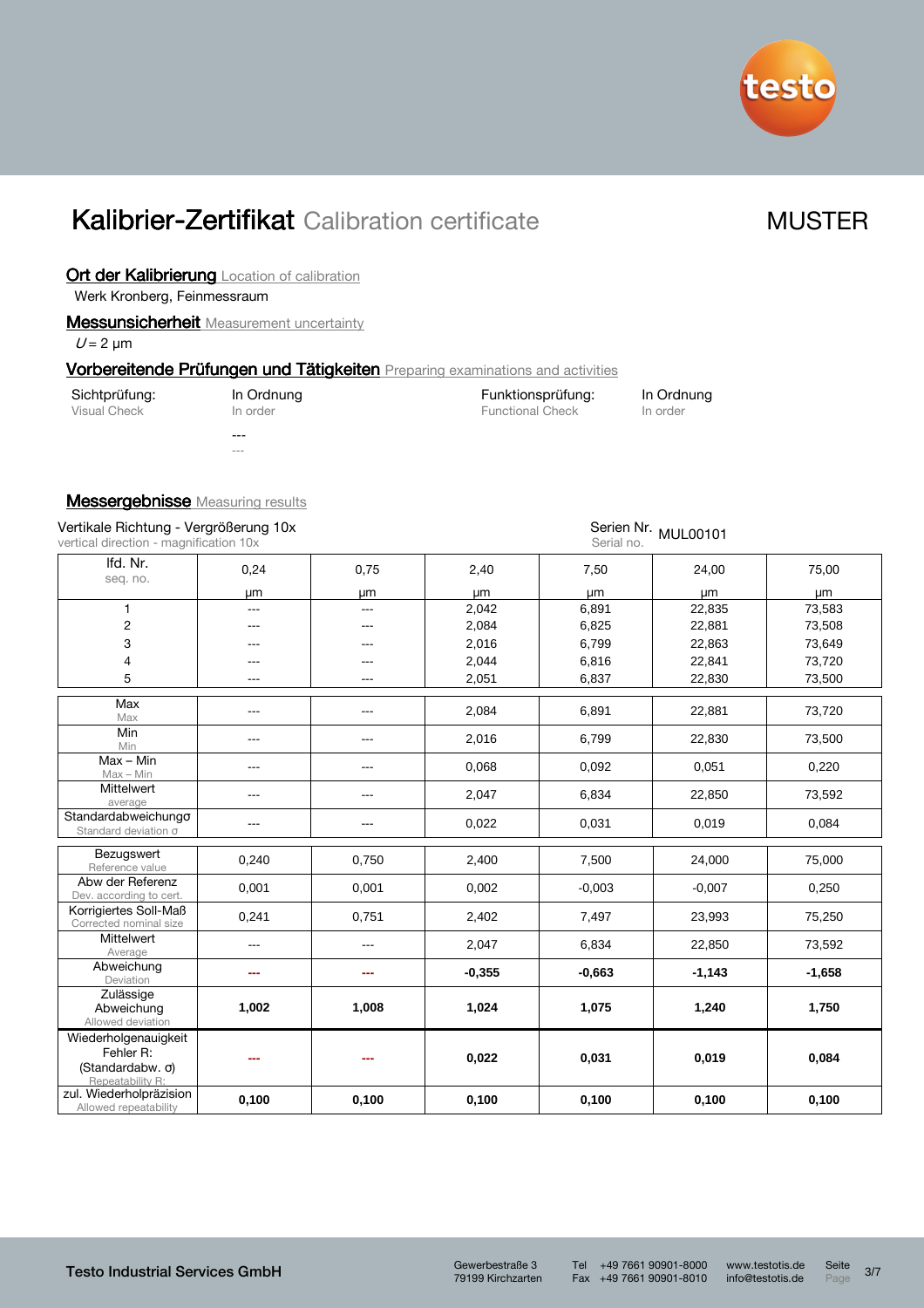

### **Messergebnisse** Measuring results

Vertikale Richtung - Vergrößerung 20x

| Vertikale Richtung - Vergrößerung 20x<br>vertical direction - magnification 20x   |                        |       |          | Serial no. | Serien Nr. MUL03201 |        |
|-----------------------------------------------------------------------------------|------------------------|-------|----------|------------|---------------------|--------|
| Ifd. Nr.<br>seq. no.                                                              | 0,24                   | 0.75  | 2,40     | 7,50       | 24,00               | 75,00  |
|                                                                                   | μm                     | μm    | μm       | μm         | µm                  | μm     |
| $\mathbf{1}$                                                                      | $\overline{a}$         | 0,822 | 2,396    | 7,510      | 24,090              | 75,349 |
| 2                                                                                 |                        | 0,839 | 2,387    | 7,528      | 24,028              | 75,305 |
| 3                                                                                 | ---                    | 0,791 | 2,392    | 7,549      | 24,058              | 75,339 |
| 4                                                                                 |                        | 0,794 | 2,392    | 7,477      | 24,114              | 75,325 |
| 5                                                                                 | $---$                  | 0,834 | 2,393    | 7,576      | 24,006              | 75,322 |
| Max<br>Max                                                                        | $\qquad \qquad \cdots$ | 0,839 | 2,396    | 7,576      | 24,114              | 75,349 |
| Min<br>Min                                                                        | ---                    | 0,791 | 2,387    | 7,477      | 24,006              | 75,305 |
| $Max - Min$<br>$Max - Min$                                                        | $---$                  | 0,048 | 0,009    | 0,099      | 0,108               | 0,044  |
| Mittelwert<br>average                                                             | ---                    | 0,816 | 2,392    | 7,528      | 24,059              | 75,328 |
| Standardabweichungo<br>Standard deviation σ                                       | $---$                  | 0,020 | 0,003    | 0,034      | 0,039               | 0,015  |
| Bezugswert<br>Reference value                                                     | 0,240                  | 0,750 | 2,400    | 7,500      | 24,000              | 75,000 |
| Abw der Referenz<br>Dev. according to cert.                                       | 0,001                  | 0,001 | 0,002    | $-0,003$   | $-0,007$            | 0,250  |
| Korrigiertes Soll-Maß<br>Corrected nominal size                                   | 0,241                  | 0,751 | 2,402    | 7,497      | 23,993              | 75,250 |
| <b>Mittelwert</b><br>Average                                                      |                        | 0,816 | 2,392    | 7,528      | 24,059              | 75,328 |
| Abweichung<br>Deviation                                                           |                        | 0,065 | $-0,010$ | 0,031      | 0,066               | 0,078  |
| Zulässige<br>Abweichung<br>Allowed deviation                                      | 0,202                  | 0,208 | 0,224    | 0,275      | 0,440               | 0,950  |
| Wiederholgenauigkeit<br>Fehler R:<br>(Standardabw. $\sigma$ )<br>Repeatability R: |                        | 0,020 | 0,003    | 0,034      | 0,039               | 0,015  |
| zul. Wiederholpräzision<br>Allowed repeatability                                  | 0,040                  | 0,040 | 0,040    | 0,040      | 0,040               | 0,040  |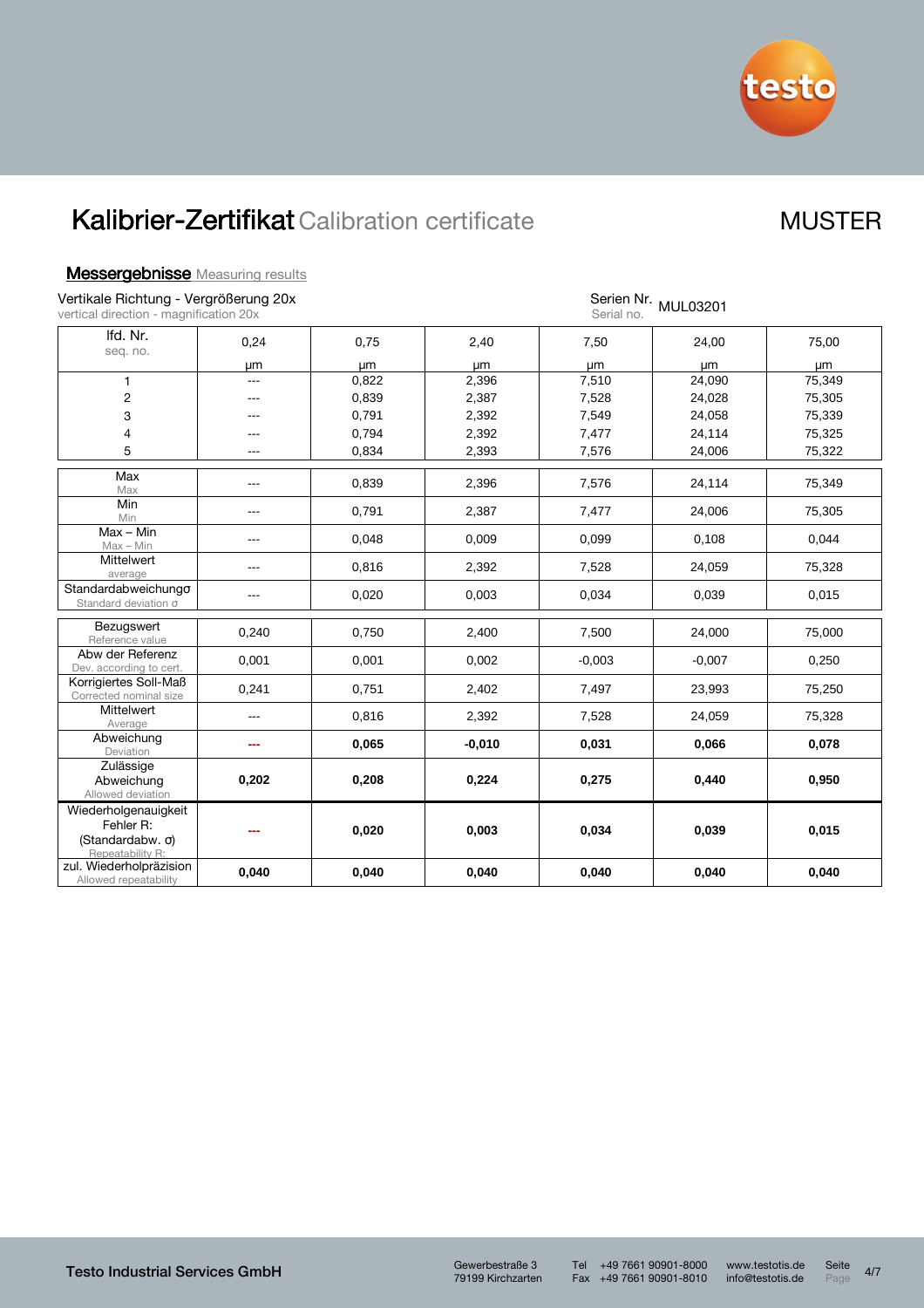

| <b>Messergebnisse</b> Measuring results |  |
|-----------------------------------------|--|
|                                         |  |

| Vertikale Richtung - Vergrößerung 50x<br>vertical direction - magnification 50x   |       |       | Serien Nr. MUL03501<br>Serial no. |                        |          |                |
|-----------------------------------------------------------------------------------|-------|-------|-----------------------------------|------------------------|----------|----------------|
| Ifd. Nr.<br>seq. no.                                                              | 0,24  | 0,75  | 2,40                              | 7,50                   | 24,00    | 75,00          |
|                                                                                   | μm    | μm    | μm                                | μm                     | μm       | μm             |
| $\mathbf{1}$                                                                      | 0,310 | 0,858 | 2,330                             | $\overline{a}$         | 24,138   | ---            |
| $\overline{c}$                                                                    | 0,358 | 0,891 | 2,326                             | ---                    | 24,070   | ---            |
| 3                                                                                 | 0,286 | 0,911 | 2,338                             | ---                    | 24,084   | ---            |
| $\overline{\mathcal{L}}$                                                          | 0,341 | 0,868 | 2,344                             | ---                    | 24,085   | $---$          |
| 5                                                                                 | 0,382 | 0,831 | 2,344                             | ---                    | 24,080   | ---            |
| Max<br>Max                                                                        | 0,382 | 0,911 | 2,344                             | $\qquad \qquad \cdots$ | 24,138   | $---$          |
| Min<br>Min                                                                        | 0,286 | 0,831 | 2,326                             | $- - -$                | 24,070   | ---            |
| $Max - Min$<br>$Max - Min$                                                        | 0,096 | 0,080 | 0,018                             | ---                    | 0,068    | ---            |
| Mittelwert<br>average                                                             | 0,335 | 0,872 | 2,336                             | $---$                  | 24,091   | ---            |
| Standardabweichungo<br>Standard deviation o                                       | 0,034 | 0,027 | 0,007                             | $\qquad \qquad \cdots$ | 0,024    | $\overline{a}$ |
| Bezugswert<br>Reference value                                                     | 0,240 | 0,750 | 2,400                             | 7,500                  | 24,000   | 75,000         |
| Abw der Referenz<br>Dev. according to cert.                                       | 0,001 | 0,001 | 0,002                             | $-0,003$               | $-0,007$ | 0,250          |
| Korrigiertes Soll-Maß<br>Corrected nominal size                                   | 0,241 | 0,751 | 2,402                             | 7,497                  | 23,993   | 75,250         |
| Mittelwert<br>Average                                                             | 0,335 | 0,872 | 2,336                             | ---                    | 24,091   | $\frac{1}{2}$  |
| Abweichung<br>Deviation                                                           | 0,094 | 0,121 | $-0,066$                          | ---                    | 0,098    | ---            |
| Zulässige<br>Abweichung<br>Allowed deviation                                      | 0,202 | 0,208 | 0,224                             | 0,275                  | 0,440    | 0,950          |
| Wiederholgenauigkeit<br>Fehler R:<br>(Standardabw. $\sigma$ )<br>Repeatability R: | 0,034 | 0,027 | 0,007                             | ---                    | 0,024    | ---            |
| zul. Wiederholpräzision<br>Allowed repeatability                                  | 0,040 | 0,040 | 0,040                             | 0,040                  | 0,040    | 0,040          |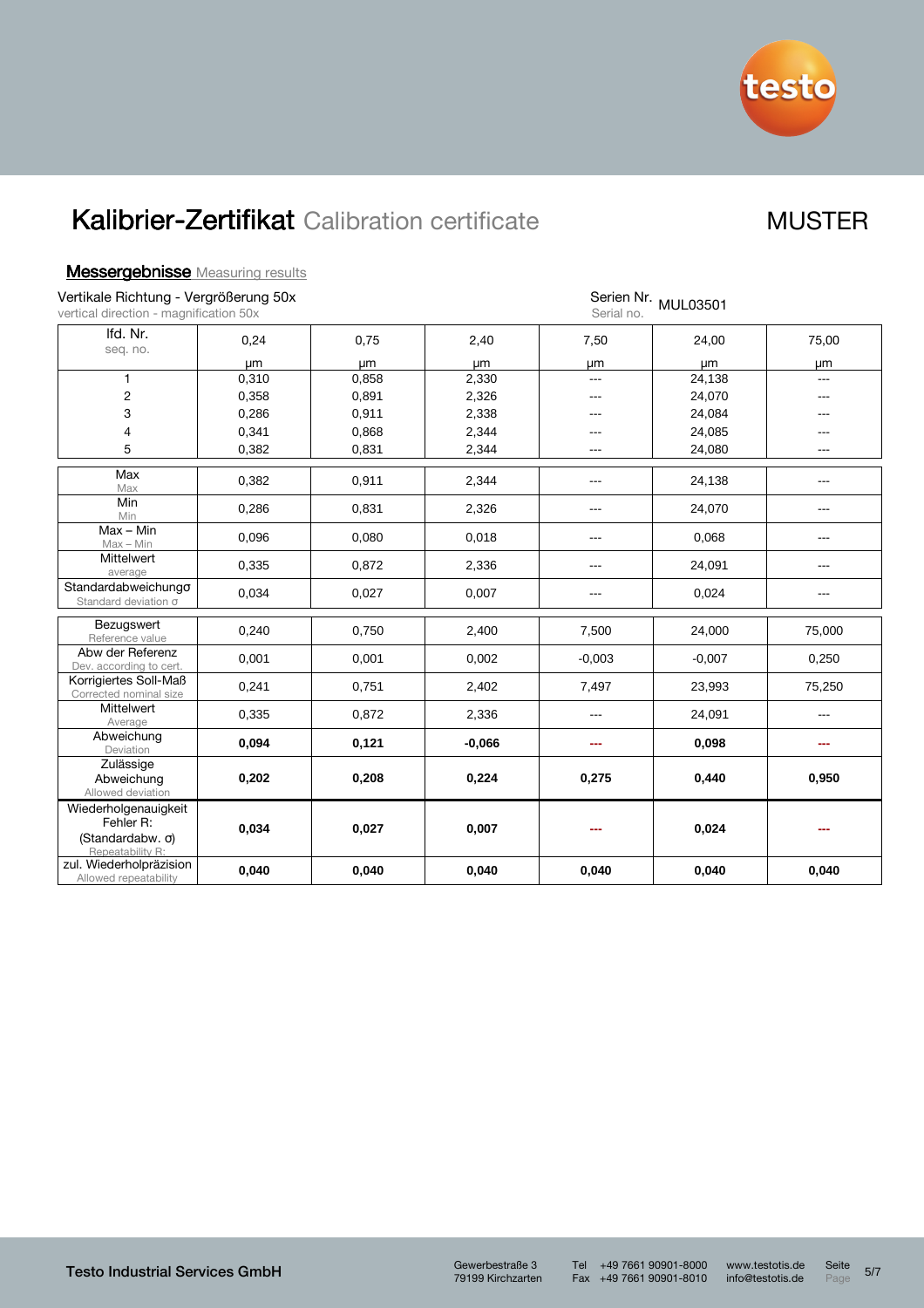

### **Messergebnisse** Measuring results

| Ifd. Nr.                                                  | 10x                | 20x                | 50x                | 100x                          |
|-----------------------------------------------------------|--------------------|--------------------|--------------------|-------------------------------|
| seq. no.                                                  |                    |                    |                    |                               |
|                                                           | μm                 | μm                 | μm                 | μm                            |
|                                                           | Skala B<br>Scale B | Skala B<br>Scale B | Skala C<br>Scale C | Skala <sub>C</sub><br>Scale C |
| $\mathbf{1}$                                              | 1005,419           | 606,938            | 101,133            | 101,421                       |
| $\overline{c}$                                            | 1005,398           | 606,989            | 101,154            | 101,434                       |
| 3                                                         | 1005,421           | 606,939            | 101,142            | 101,433                       |
| 4                                                         | 1005,455           | 606,954            | 101,138            | 101,419                       |
| 5                                                         | 1005,492           | 606,972            | 101,139            | 101,415                       |
|                                                           |                    |                    |                    |                               |
| Max<br>Max                                                | 1005,492           | 606,989            | 101,154            | 101,434                       |
| Min<br>Min                                                | 1005,398           | 606,938            | 101,133            | 101,415                       |
| Max - Min<br>$Max - Min$                                  | 0,094              | 0,051              | 0,021              | 0,019                         |
| <b>Mittelwert</b><br>average                              | 1005,437           | 606,958            | 101,141            | 101,424                       |
| Standardabweichungo<br>Standard deviation σ               | 0,033              | 0,020              | 0,007              | 0,008                         |
| Bezugswert                                                |                    |                    |                    |                               |
| Reference value                                           | 1000,000           | 600,000            | 100,000            | 100,000                       |
| Abw der Referenz<br>Dev. according to cert.               | $-0.020$           | 0,000              | 0,000              | 0,000                         |
| Korrigiertes Soll-Maß<br>Corrected nominal size           | 999,980            | 600,000            | 100,000            | 100,000                       |
| <b>Mittelwert</b><br>Average                              | 1005,437           | 606,958            | 101,141            | 101,424                       |
| Abweichung<br>Deviation                                   | 5,457              | 6,958              | 1,141              | 1,424                         |
| Zulässige                                                 |                    |                    |                    |                               |
| Abweichung<br>Allowed deviation                           | 20,000             | 12,000             | 2,000              | 2,000                         |
| Wiederholgenauigkeit Fehler R:                            |                    |                    |                    |                               |
| (Standardabw. 3σ)                                         | 0,099              | 0,059              | 0,021              | 0,023                         |
| Repeatability R:                                          |                    |                    |                    |                               |
| (Standard deviation $\sigma$ )<br>zul. Wiederholpräzision |                    |                    |                    |                               |
| Allowed repeatability                                     | 0,200              | 0,100              | 0,040              | 0,030                         |